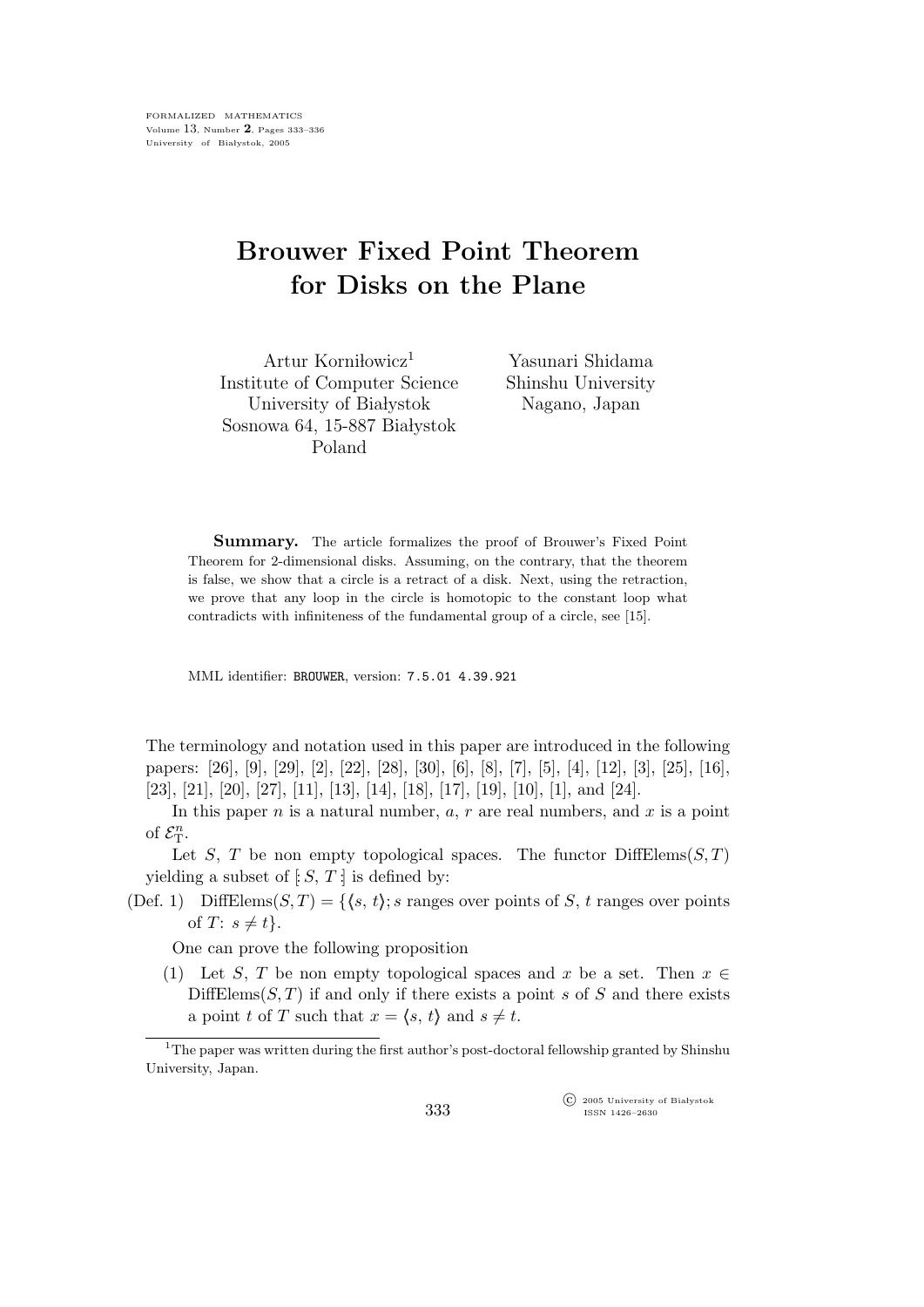Let S be a non trivial non empty topological space and let  $T$  be a non empty topological space. One can check that  $\text{DiffElements}(S, T)$  is non empty.

Let S be a non empty topological space and let  $T$  be a non trivial non empty topological space. Note that  $DiffElements(S, T)$  is non empty.

We now state the proposition

(2)  $\overline{\text{Ball}}(x, 0) = \{x\}.$ 

Let *n* be a natural number, let *x* be a point of  $\mathcal{E}_{\text{T}}^n$ , and let *r* be a real number. The functor  $T \text{disk}(x, r)$  yields a subspace of  $\mathcal{E}_{T}^{n}$  and is defined by:

(Def. 2)  $\text{Tdisk}(x,r) = (\mathcal{E}_{\text{T}}^n) \mid \overline{\text{Ball}}(x,r).$ 

Let *n* be a natural number, let *x* be a point of  $\mathcal{E}_{\textrm{T}}^n$ , and let *r* be a non negative real number. Note that  $Tdisk(x, r)$  is non empty.

We now state the proposition

(3) The carrier of  $\text{Tdisk}(x,r) = \overline{\text{Ball}}(x,r)$ .

Let *n* be a natural number, let *x* be a point of  $\mathcal{E}_{\text{T}}^n$ , and let *r* be a real number. Note that  $Tdisk(x, r)$  is convex.

We adopt the following convention:  $n$  denotes a natural number,  $r$  denotes a non negative real number, and s, t, x denote points of  $\mathcal{E}_{\textrm{T}}^n$ .

One can prove the following two propositions:

- (4) If  $s \neq t$  and s is a point of Tdisk $(x, r)$  and s is not a point of Tcircle $(x, r)$ , then there exists a point e of  $T \text{circle}(x, r)$  such that  $\{e\} = \text{halfline}(s, t) \cap$  $Sphere(x, r).$
- (5) Suppose  $s \neq t$  and  $s \in$  the carrier of Tcircle $(x, r)$  and t is a point of Tdisk $(x, r)$ . Then there exists a point e of Tcircle $(x, r)$  such that  $e \neq s$ and  $\{s,e\}$  = halfline $(s,t)$  ∩ Sphere $(x,r)$ .

Let *n* be a non empty natural number, let *o* be a point of  $\mathcal{E}_{\mathcal{T}}^n$ , let *s*, *t* be points of  $\mathcal{E}_{\textrm{T}}^n$ , and let r be a non negative real number. Let us assume that s is a point of Tdisk $(o, r)$ , and t is a point of Tdisk $(o, r)$  and  $s \neq t$ . The functor  $HC(s, t, o, r)$  yields a point of  $\mathcal{E}_{\textrm{T}}^n$  and is defined as follows:

(Def. 3) HC(s, t, o, r) ∈ halfline(s, t) ∩ Sphere(o, r) and HC(s, t, o, r)  $\neq$  s.

In the sequel *n* is a non empty natural number and *s*, *t*, *o* are points of  $\mathcal{E}_{T}^{n}$ . We now state three propositions:

- (6) If s is a point of Tdisk $(o, r)$  and t is a point of Tdisk $(o, r)$  and  $s \neq t$ , then  $HC(s, t, o, r)$  is a point of  $T$ circle $(o, r)$ .
- (7) Let S, T, O be elements of  $\mathcal{R}^n$ . Suppose  $S = s$  and  $T = t$  and  $O = o$ . Suppose s is a point of Tdisk $(o, r)$  and t is a point of Tdisk $(o, r)$ and  $s \neq t$  and  $a = \frac{-|(t-s,s-o)| + \sqrt{|(t-s,s-o)|^2 - \sum^2 (T-S) \cdot (\sum^2 (S-O) - r^2)}{\sum^2 (T-S)}$  $\Sigma$ )  $\frac{f''(T-S)(T-S)(T-S)}{2(T-S)}$ . Then  $HC(s, t, o, r) = (1 - a) \cdot s + a \cdot t.$
- (8) Let  $r_1$ ,  $r_2$ ,  $s_1$ ,  $s_2$  be real numbers and  $s$ ,  $t$ ,  $o$  be points of  $\mathcal{E}_T^2$ . Suppose that s is a point of  $T \text{disk}(o,r)$  and t is a point of  $T \text{disk}(o,r)$  and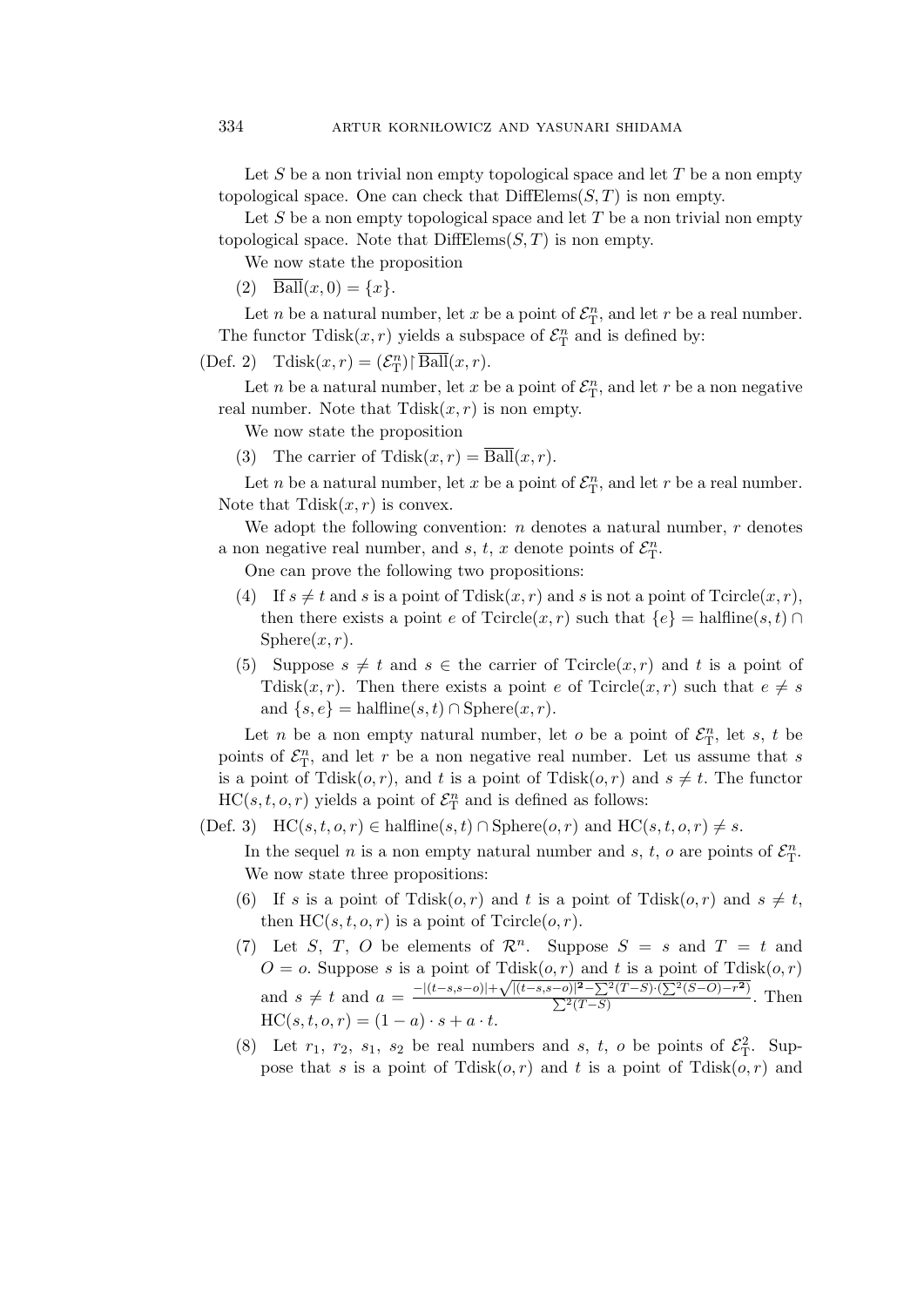$s \neq t$  and  $r_1 = t_1 - s_1$  and  $r_2 = t_2 - s_2$  and  $s_1 = s_1 - o_1$  and  $s_2 = s_2 - o_2$  and  $a =$  $-(s_1\cdot r_1+s_2\cdot r_2)+\sqrt{(s_1\cdot r_1+s_2\cdot r_2)^2-(r_1^2+r_2^2)\cdot((s_1^2+s_2^2)-r^2)}$  $\frac{32^{r_1}2^{r_2-r_1+r_2-r_1}(-1)^{r_1+r_2-r_2-r_1-r_2-r_1}}{r_1^2+r_2^2}.$ Then  $HC(s, t, o, r) = [s_1 + a \cdot r_1, s_2 + a \cdot r_2].$ 

Let *n* be a non empty natural number, let *o* be a point of  $\mathcal{E}_{\text{T}}^{n}$ , let *r* be a non negative real number, let x be a point of  $Tdisk(o, r)$ , and let f be a map from  $T\text{disk}(o,r)$  into  $T\text{disk}(o,r)$ . Let us assume that x is not a fixpoint of f. The functor  $HC(x, f)$  yielding a point of  $T\text{circle}(o, r)$  is defined as follows:

(Def. 4) There exist points y, z of  $\mathcal{E}_{\mathcal{T}}^n$  such that  $y = x$  and  $z = f(x)$  and  $HC(x, f) = HC(z, y, o, r).$ 

The following two propositions are true:

- (9) Let x be a point of Tdisk $(o, r)$  and f be a map from Tdisk $(o, r)$  into Tdisk $(o, r)$ . If x is not a fixpoint of f and x is a point of Tcircle $(o, r)$ , then  $HC(x, f) = x.$
- (10) Let r be a positive real number, o be a point of  $\mathcal{E}_{\rm T}^2$ , and Y be a non empty subspace of Tdisk $(o, r)$ . If  $Y = \text{Tcircle}(o, r)$ , then Y is not a retract of  $Tdisk(o, r)$ .

Let  $n$  be a non empty natural number, let  $r$  be a non negative real number, let *o* be a point of  $\mathcal{E}_{\mathcal{T}}^n$ , and let *f* be a map from Tdisk $(o, r)$  into Tdisk $(o, r)$ . The functor BR-map f yielding a map from Tdisk $(o, r)$  into Tcircle $(o, r)$  is defined as follows:

- (Def. 5) For every point x of Tdisk $(o, r)$  holds  $(BR-map f)(x) = HC(x, f)$ . The following propositions are true:
	- (11) Let  $o$  be a point of  $\mathcal{E}_{\mathcal{T}}^n$ ,  $x$  be a point of Tdisk $(o, r)$ , and  $f$  be a map from  $Tdisk(o, r)$  into  $Tdisk(o, r)$ . If x is not a fixpoint of f and x is a point of Tcircle(*o,r*), then  $(BR$ -map  $f(x) = x$ .
	- (12) For every continuous map f from  $Tdisk(o,r)$  into  $Tdisk(o,r)$  such that f has no fixpoint holds BR-map  $f \upharpoonright$  Sphere $(o, r) = id_{T \text{circle}(o,r)}$ .
	- (13) Let r be a positive real number, o be a point of  $\mathcal{E}_{\rm T}^2$ , and f be a continuous map from Tdisk $(o, r)$  into Tdisk $(o, r)$ . If f has no fixpoint, then BR-map f is continuous.
	- (14) For every non negative real number r and for every point  $o$  of  $\mathcal{E}_{\rm T}^2$  holds every continuous map from  $Tdisk(o, r)$  into  $Tdisk(o, r)$  has a fixpoint.
	- (15) Let r be a non negative real number, o be a point of  $\mathcal{E}_{\rm T}^2$ , and f be a continuous map from  $Tdisk(o, r)$  into  $Tdisk(o, r)$ . Then there exists a point x of Tdisk $(o, r)$  such that  $f(x) = x$ .

## **REFERENCES**

- [1] Kanchun and Yatsuka Nakamura. The inner product of finite sequences and of points of n-dimensional topological space. Formalized Mathematics, 11(2):179–183, 2003.
- [2] Grzegorz Bancerek. The ordinal numbers. Formalized Mathematics, 1(1):91–96, 1990.